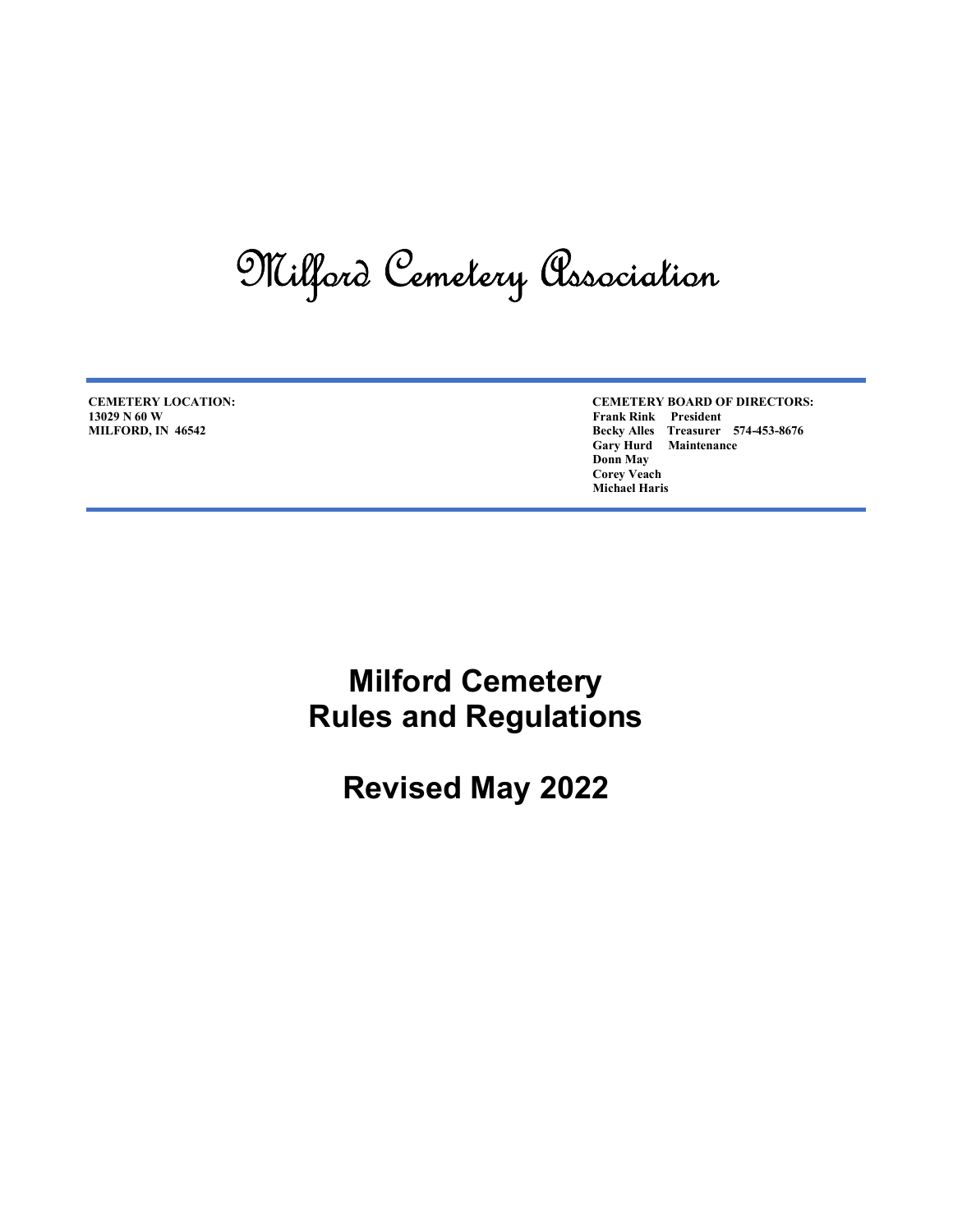#### MILFORD CEMETERY COUNTY ROAD 60, MILFORD, IN 46542

#### TO: All Owners of lots, burial spaces in Milford Cemetery

#### This cemetery is cared for and maintained by the Milford Cemetery Association Officers and Board of Directors.

Proceeds from the sale of lots is the sole source of income to pay the expenses that the Association may incur for the cemetery. There are no tax dollars used for this cemetery.

- 1. Rules and regulations published herewith are subject to change without notice upon the passing of a resolution by the Milford Cemetery Association Board of Directors.
- 2. Visitors are reminded that the Cemetery grounds are sacredly devoted to the interment of the dead, and a strict observance of all that is proper in a place so dedicated will be required of all person entering the Cemetery.
- 3. All cemetery inquiries should be done by calling 574-453-8676, OR through the assistance of a funeral home
- 4. Any lot owner desiring to sell a burial space must do so through the Milford Cemetery Association in order to keep records correct.
- 5. A burial permit conforming to requirements as specified by the Indiana State Board of Health must be furnished to the Cemetery Sexton at the time of interment. This is also required for cremation burial.
- 6. Spring cleanup: Decorations that are not on foundations should be removed by April 15. Cemetery maintenance personnel will remove and dispose of them after that date. Decorations for summer may be placed on gravesites after May 1. Decorations must be placed within the line of the headstone, on foundations or fastened to the headstone.
- 7. Fall cleanup: Remove all summer decorations by October 1. Winter decorations may be placed on gravesites beginning on November 15. All grave blankets must be removed by March 1.
- 8. If any trees or shrubs shall become detrimental, dangerous or inconvenient, the Cemetery Association shall have the right to remove such trees or shrubs or such parts as are detrimental, dangerous or inconvenient.
- 9. All cardboard or plastic containers placed on any lot for summer display must be removed by October 15. After that date the Association reserves the right to remove such container.
- 10. The Association reserves the right to remove any object, floral display or other decoration on any lot that might become litter or might be deemed in poor taste or in any other way becomes offensive. Boxes, broken glass, shells, toys, wire and screens, and designs of any description, unpainted or broken benches, seats and vases, alcoholic beverages and containers and similar articles scattered upon graves or lots inconsistent with the proper keeping of the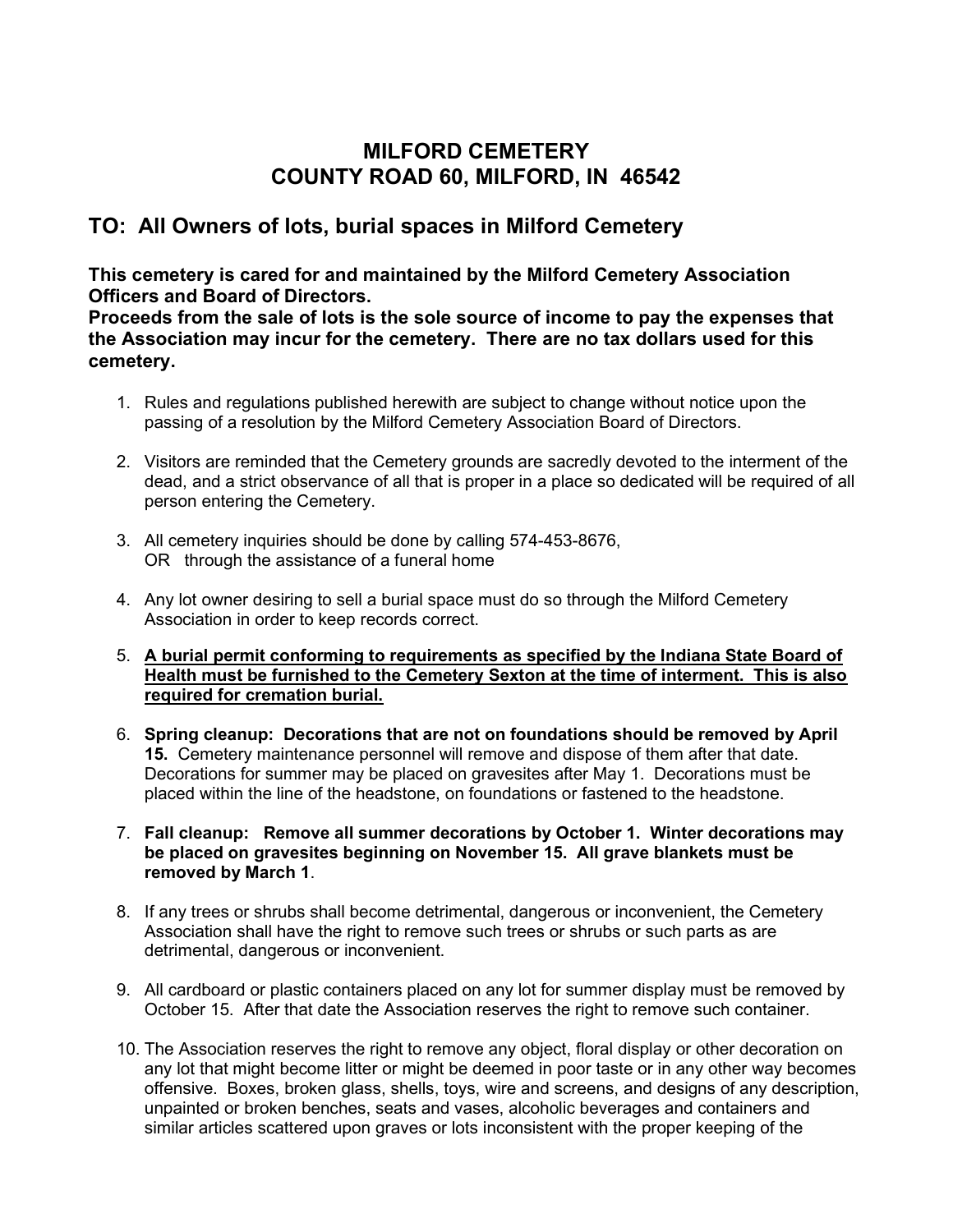grounds, will not be permitted. Iron hooks (Shepherd's Hooks) from which baskets, bowls or flower pots are suspended are prohibited. (new rule)

#### 11. \*\*Any objects that interfere with cemetery maintenance (mowing, weed whacking) or access to another burial space should/will be removed.

- 12. The planting of flowers within the limits of a burial lot must be done only with the approval and under the direction of the Association. Leaf bearing trees, shrubs, and bushes should not be used. All plans for permanent planting or landscaping other that small evergreens must be submitted to the Milford Cemetery Association Board of Directors for approval.
- 13. \*\*Lot size is 48"wide in sections 1A, 2A, 3A, 13-17. The rest of the Cemetery burial spaces are 40 " wide This constitutes one (1) burial space. The burial spaces run west to east in length. There should be no landscaping or decorations on the west side of the burial space as this can interfere with the excavation of a burial space in the row behind. Decorations and memorial object should not be placed in a way as to interfere with cemetery maintenance.
- 14. All concrete foundations for memorials shall be placed and constructed by an **approved** contractor. Contact with the Cemetery Association should be made prior to installing a foundation. Painting a foundation will not be permitted. In the best interest of lot owners, permanent memorials of cement, artificial stone, composition wood, tin or iron are not permitted. The Association will remove temporary funeral director markers when permanent memorials are installed.
- 15. Two cremations may be interred in one burial space. One cremains may be placed with a full burial. Cremains cannot be scattered at the gravesite.
- 16. The Milford Cemetery Association will take every reasonable precaution to protect all private property of lot and grave owners, but disclaim all responsibility for loss or damage arising from fire, theft, vandalism, windstorm, hail and frost, whether damage be direct or collateral.
- 17. The following are recommended maximum sizes for **foundations and memorials** in Milford Cemetery. \*\*This is for Sections 1A, 2A, 3A,13-17 only. The rest of the Cemetery burial spaces are only 40". Variations beyond these can be made after approval from the Milford Cemetery Association Board of Directors.

| **SECTIONS 1A, 2A, 3A, 13-17 ONLY     |                       |             | <b>**THE REST OF THE CEMETERY</b> |             |
|---------------------------------------|-----------------------|-------------|-----------------------------------|-------------|
| Single graves:                        | Foundation            | Headstone   | Foundation                        | Headstone   |
|                                       | Length                | Length      | Length                            | Length      |
|                                       | up to $48"$           | up to $38"$ | up to $40"$                       | up to $30"$ |
| Two grave spaces: up to 96"           |                       | up to $86"$ | up to $80"$                       | up to $70"$ |
| Vertical type memorials are permitted |                       |             |                                   |             |
|                                       | <b>Overall Height</b> |             |                                   |             |
| Single graves                         | 48"                   |             |                                   |             |
| Two graves                            | 48"                   |             |                                   |             |

(For taller monuments please contact cemetery association)

Revised 2022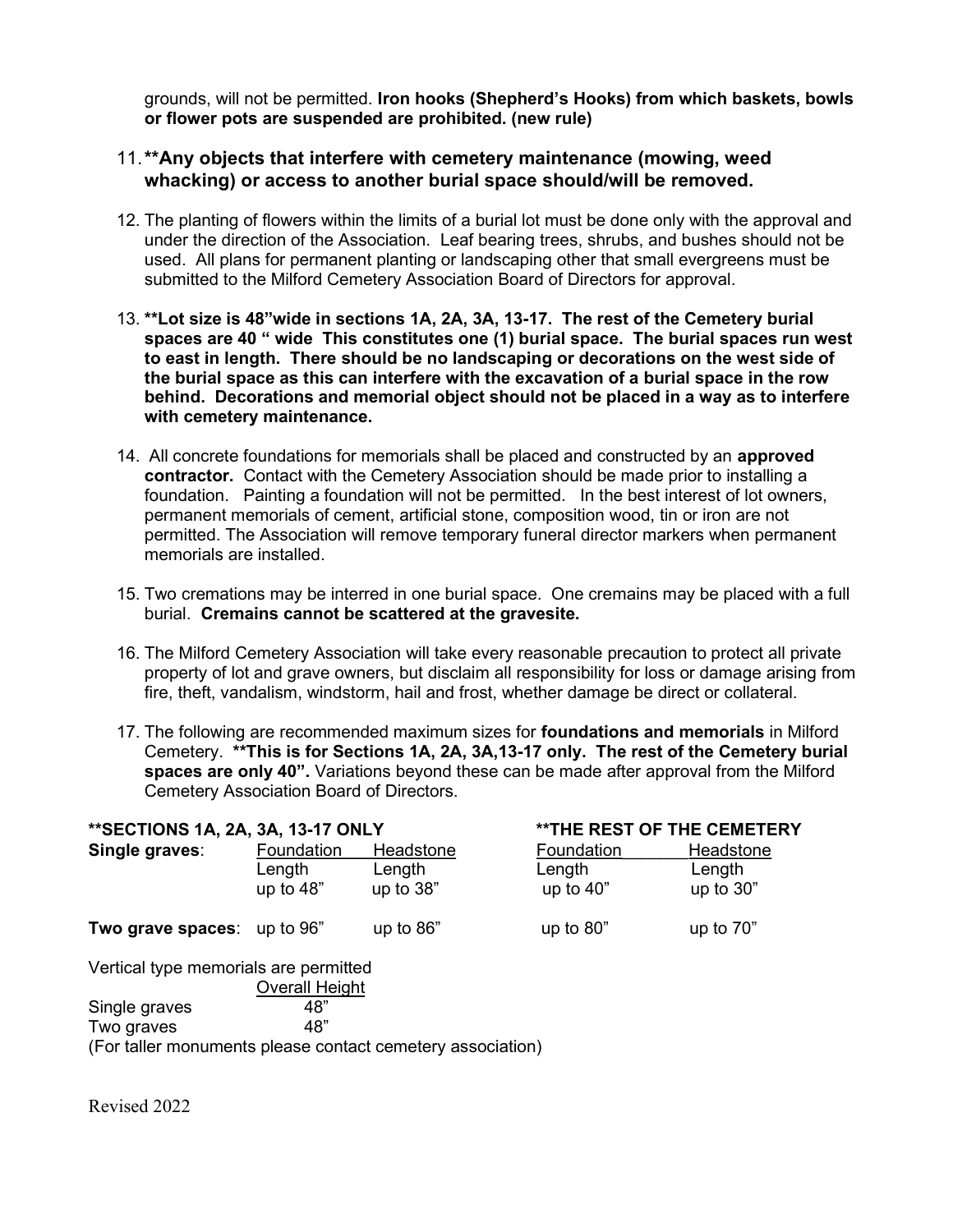# GRAVE OPENING FEES

### 2022

### **Milford Cemetery**

| 1. Regular grave opening                | <b>\$600</b> |
|-----------------------------------------|--------------|
| 2. Baby grave opening not to exceed 18" | \$150        |
| 3. Baby grave opening 18" to 30"        | \$250        |
| 4. Baby grave opening in excess of 30"  | \$350        |
| <b>5. Cremation container opening</b>   | \$250        |

### Grave Opening Surcharges

(The following fees are in addition to all other fees and charges imposed herein and include opening for cremation containers)

| 1. Grave opening: Saturday, Sunday, holiday | <b>\$100</b>     |
|---------------------------------------------|------------------|
| 2. Grave closing after 5:00pm local time    | $\frac{1}{2}$ 50 |
| 3. Winter charge – thaw charges             | <b>\$100</b>     |
| (additional fee from Jan. 1 to April 1)     |                  |

### Billed through Funeral home or direct to grave excavator.

Grave excavator:

Kline Excavating